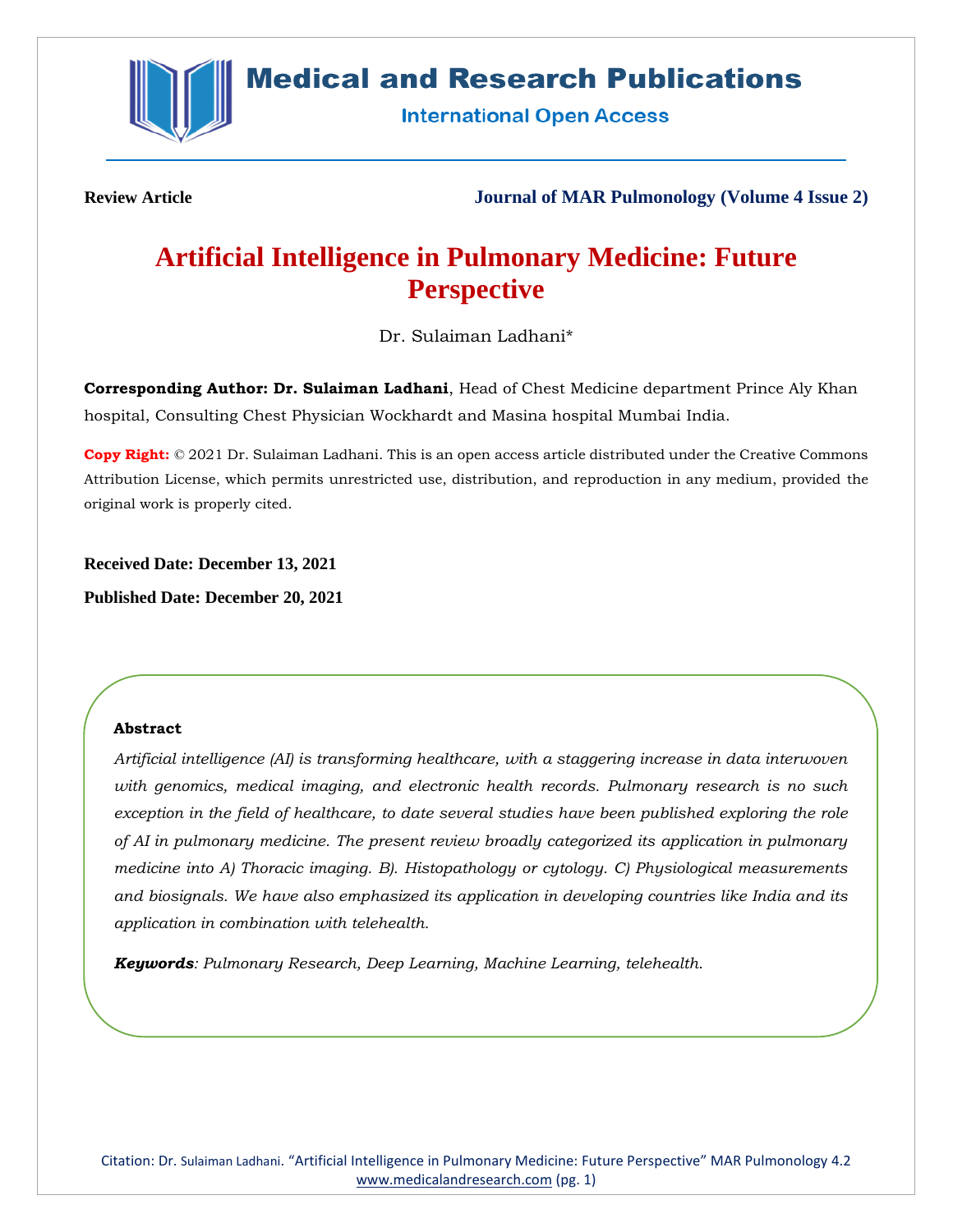## **Introduction**

A new era of artificial intelligence (AI) is transforming healthcare, with a staggering increase in data interwoven with genomics, medical imaging, and electronic health records. Such colossal growth has fuelled the development of an escalating number of AI-based applications that can be deployed in clinical practice. **[**1**]**

Artificial intelligence in the healthcare market is projected to grow from USD 6.9 billion in 2021 to USD 67.4 billion by 2027; it is expected to grow at a compound annual growth rate of 46.2% from 2021 to 2027. The rising demand to reduce healthcare costs, improving computing power, decreasing hardware costs, and growing partnerships and collaborations among different domains are the key factors fueling this market. **[**2**]**

Pulmonary research is no such exception in the field of healthcare, till date several studies have been published exploring the role of AI in pulmonary medicine. **[**3,4**]**

AI has been primarily used in image analysis wherein it evaluates CT scans of the chest for any abnormalities. In a recent systematic review exploring the diagnostic accuracy of artificial intelligencebased software for identification of pulmonary radiologic abnormalities from 4712 articles screened. It was found that the Areas under the receiver operating characteristic curve were significantly higher: in preclinical studies AUC: 0.88 [0.82–0.90]) versus Clinical studies (0.75 [0.66–0.87]; and with deeplearning (0.91 [0.88–0.99]) versus machine-learning (0.82 [0.75–0.89] .Thereby showing the promising outcome of AI in Pulmonary imaging. **[**5**]**

This review will focus on the advances that have been made in AI and machine learning as applied to pulmonary medicine in the past years. The inputs that have been subjected to machine learning techniques may be broadly categorized into A) Thoracic imaging. B). Histopathology or cytology. C) Physiological measurements and biosignals.

# **Methodology**

## Search Strategy

The string "((pulmonary) OR respiratory)) AND ((artificial intelligence) OR machine learning)" was used in PubMed as a search strategy. The intercepts from these studies were represented in this review to explore the role of artificial intelligence in the field of pulmonary medicine.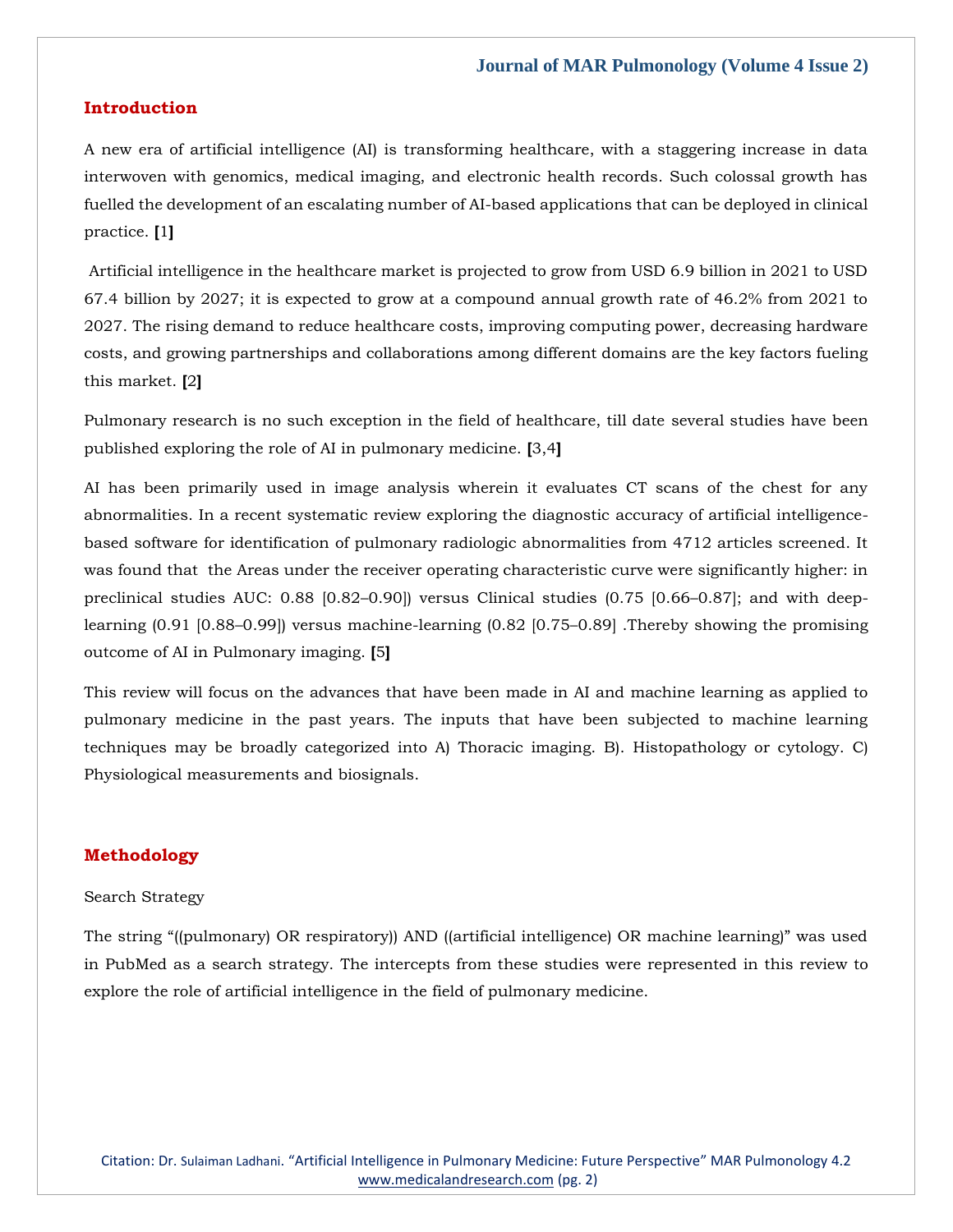## **Working Mechanism of AI**

Machine learning is the brain of an AI machine. The core of machine learning is to create algorithms that learn from input data to automatically perform a targeted task like decision making or prediction.

In machine learning, inputs are numerical features (raw data or derived features). Given a pre-selected type of machine learning model, a type of input data and a targeted task, the data scientist trains the algorithm on a cohort of example cases (data record) to perform the task as "accurately" as possible.

Inside the algorithm, a variety of data manipulation, comparison and aggregation techniques are deployed and optimized, to transform the input numerical values into a final instruction or decision (the "task").

The distinction is made between supervised and unsupervised learning. While the former within healthcare can alleviate a diagnostic task and lead to an extended understanding of key informative factors of a given pathology, the latter opens the way to discovering new phenotypes.

Deep learning (DL) is currently the most powerful machine learning algorithm. DL algorithms can learn from raw (or with little pre-processing) input data and build by themselves sophisticated abstract feature representations (useful patterns) that enable very accurate task decision-making. This is a major revolution, from traditional machine learning which relied on the explicit formulation of decision-making processes and rules.

DL is particularly performed in handling complex input data (large size, large number of variables, large variability) for categorizing, finding patterns, and extracting discriminating information. The inherent limitation of any machine learning is the dependence on the "training" data and the risk of making errors with any future "unseen" cases if the training cohort did not include "similar" cases. Testing the reproducibility of the task performance quality on an independent cohort is therefore essential.

Current Application of AI in Healthcare system of Developed countries

Developed countries with abundant resources have evolved AI technology to sophisticate the entire patient journey. The eight such application categories are shown in brief (Figure-1).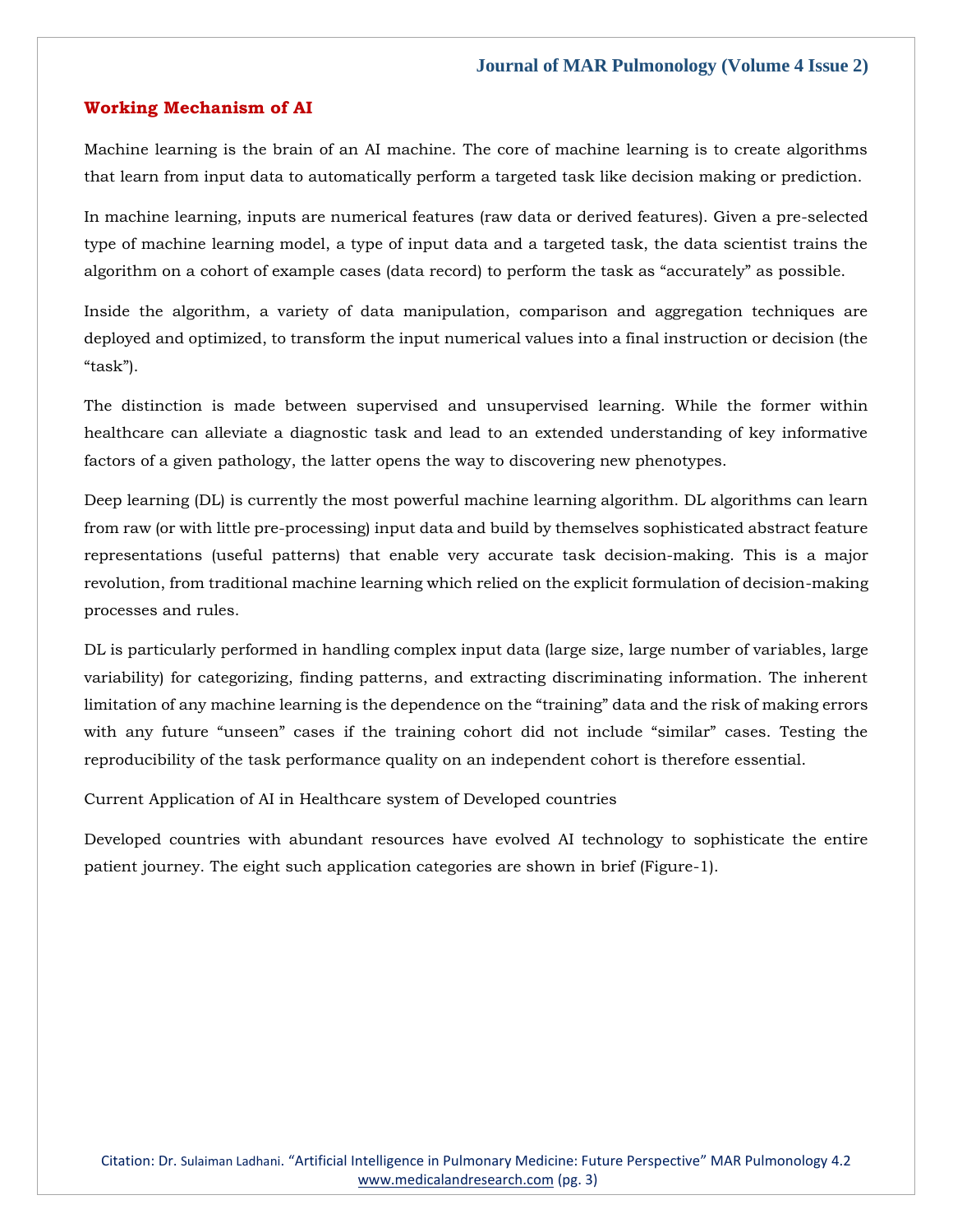|    | <b>Wearables</b>                                     | D. | <b>Physiological monitoring</b>                               |
|----|------------------------------------------------------|----|---------------------------------------------------------------|
|    | Prediction of falls                                  |    | Medication adherence                                          |
|    | Prediction of heart failure                          |    | Prediction seizures and early detections health abnormalities |
|    | Continuous glucose monitoring                        | 3  | Retinal scan for monitoring Multiple Sclerosis                |
|    | Remote monitoring with arm straps                    | 4  | Screening of diabetic retinopathy                             |
| 5  | Pre/post-surgery monitoring with activity trackers   | Е. | <b>Real world data</b>                                        |
| 6  | Patient's recovery monitoring in neurology           |    | Patient recruitment and retention for clinical trials         |
|    | Pill-cam                                             |    | Prediction of drug effectiveness                              |
| в. | <b>Imaging</b>                                       | 3  | Automation of pharmacovigilance                               |
|    | Detection of pulmonary pathologies with chest X-rays | F. | <b>Virtual health assistance</b>                              |
|    | Detection of coronary artery diseases                |    | Automation of medical records transcription                   |
|    | Detection of breast cancer                           | 2  | Extraction of information to answer patients questions        |
|    | Image acquisition and reconstruction                 | 3  | Administrative timesaving                                     |
|    | Detection of COVID-19                                | G. | <b>Personalised apps</b>                                      |
| 6  | Diagnosis of dermatological conditions               |    | Behavioural counselling for metabolism pathologies            |
|    | Preparation time for radiation                       |    | Personalized monitoring by a virtual nurse assistant          |
|    | Skin cancer self-scanning solutions                  | н. | <b>Robotics</b>                                               |
| c. | Labs                                                 |    | Robot-assisted surgeries                                      |
|    | Detection of pathogens                               |    | Auxiliary robot assisting nurses                              |
|    | Automation of data workflows in laboratory           | 3  | Sleep assistant                                               |
| 3. | Characterisation of genomic sequencing               |    |                                                               |

# **Figure 1** .Current application of AI in Healthcare system open access Available from: <https://www.intechopen.com/chapters/70446>

# **Application in Pulmonary Medicine**

# **Thoracic Imaging**

In the world of pulmonary medicine, thoracic imaging plays an integral role in diagnosis and long-term management. Chest radiographs and chest CTs have been intensely studied, with start-up companies now offering automated image analysis.

Much of the ML for image analysis, including that of chest radiographs and CTs, involves a type of deep learning that employs convolutional neural networks (CNN). All images contain millions of pixels that need to be processed by these systems to be able to recognize patterns, and CNN's make this process more efficient by segmenting an image and avoiding the need to process each pixel separately. Like the hierarchical structure of the visual system in the human brain, the network of CNNs is layered in units that detect specific features. The output of these units is iteratively fine-tuned (changing the 'weights' assigned to particular inputs) to reduce the error as closely as possible based on the data used for training. **[**8**]** (Fig.2)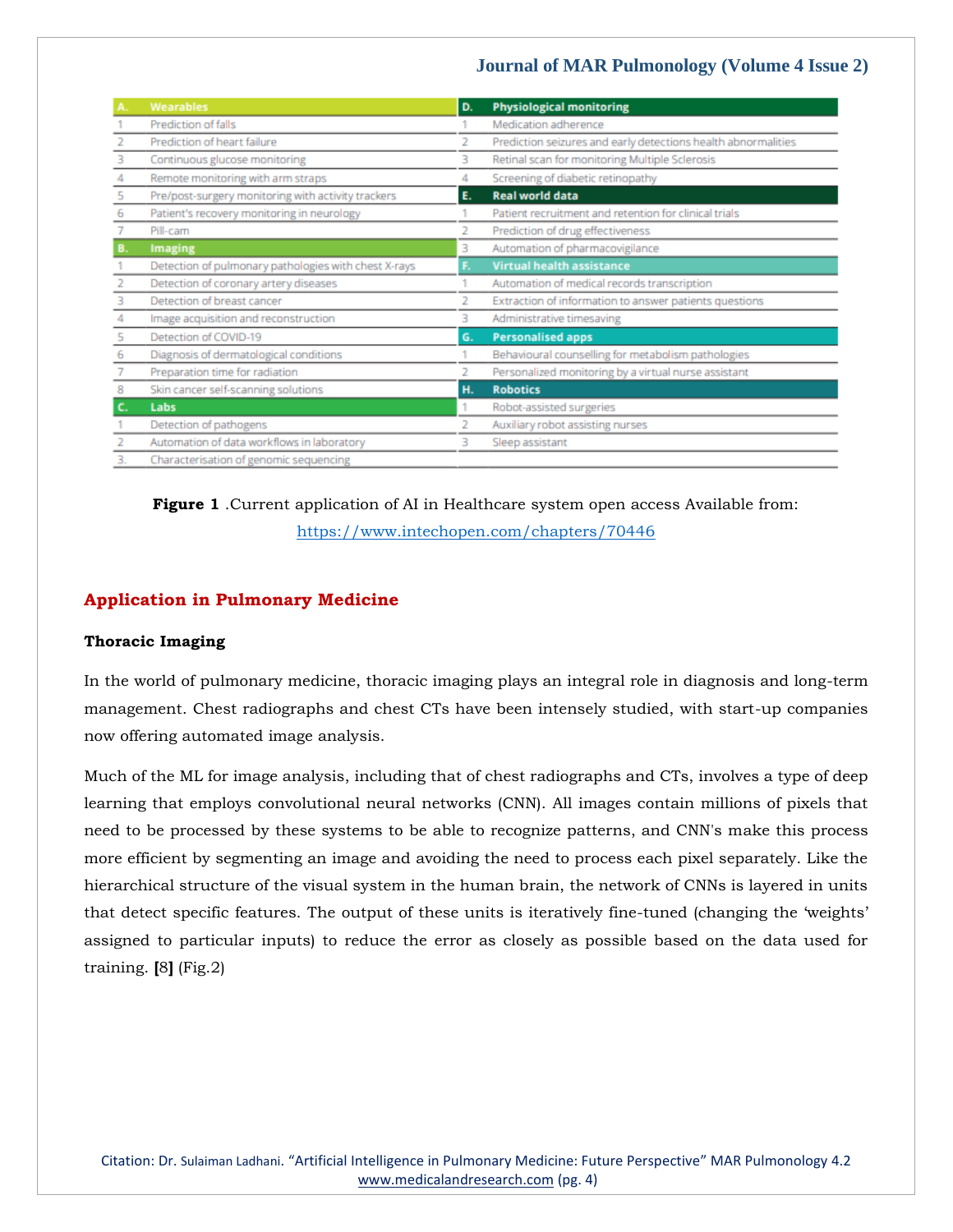

**Figure 2.** The typical path for the development of a machine learning model and its incorporation into clinical practice (Adapted from Gonem S, et al. Thorax 2020; 0:1–7. doi:10.1136/thoraxjnl-2020- 214556)

The area that received great interest of AI in pulmonary medicine is the detection and classification of pulmonary nodules for Lung Cancer Screening via low dose CT scan. Some algorithms assist with the detection, per se, of nodules (computer-aided detection or CAD), and those that assist with specific diagnosis (computer-aided diagnosis or CADx).9 The earliest study was carried out by Kao EF et al. **[**10**]** who developed a computer-aided diagnosis (CAD) system to automatically determine abnormal chest examinations in the worklist of radiologists interpreting chest examinations. The turnaround time for reporting abnormal CXR was reduced by 44 %.

The extent of the work in CAD is reflected in the 2019 systematic review by Pehrson et al., **[**11**]** which presented 41 papers on ML models for automated nodule detection applied to the Lung Image Database Consortium Image Collection. These studies are heterogeneous in their approach to modeling, with some using CNN or other "deep learning" methods, while others use more "feature-based" approaches. The feature-based approaches require that the images already have structured annotations to describe the nodules, whereas the deep learning algorithms do not require this step, making the latter more generalizable. In the Pehrson review, five of the feature-based and two of the deep learning methods had an accuracy of more than 95% for nodule detection.

There has also been extensive research into CADx, where the usual goal is to develop models that can distinguish between benign and malignant lesions based on imaging. Uthoff et al. **[**12**]** captured specific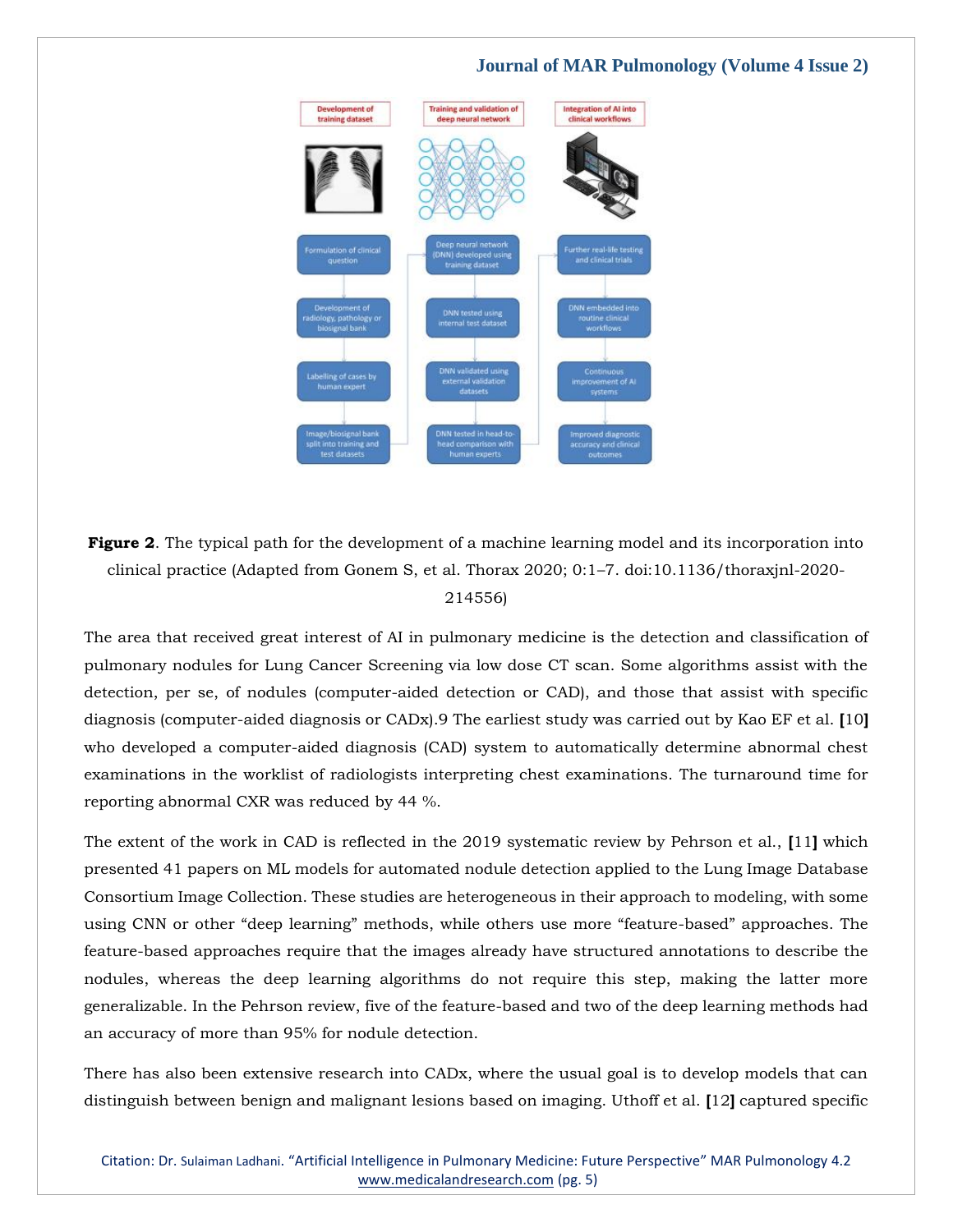perinodular parenchymal features in a model which showed significant improvement compared to a model using only nodular features. This was the first study to report a comparison to the Fleischner pulmonary nodule follow-up guidelines and suggested a reduction in repeat imaging and biopsy is possible with the use of the algorithm.

Recently Nam JG et al. **[**13**]** developed a deep learning-based detection algorithm for malignant pulmonary nodules on chest radiographs and compared its performance with that of physicians, with half of them being radiologists. They used a dataset of 43,292 chest radiographs with a normal to the diseased ratio of 3.67. Using an external validation dataset, they found AUC of the developed algorithm was higher than that of 17 of the 18 physicians (range of 0.92-0.99). All physicians showed improved nodule detection when using the algorithm as a second reader.

#### **Tuberculosis Diagnosis**

Automated detection of tuberculosis on chest radiographs is another important field of research. Tuberculosis is an important cause of death worldwide, with a high prevalence in underdeveloped areas where radiologists are lacking. Several approaches have been used to detect tuberculosis manifestations in CXRs. Traditional machine learning approaches mainly used textural features, with or without applying bone suppression as a pre-treatment of CXR images. Rohmah et al. **[**14**]** used statistical features in the image histogram to identify TB positive radiographs and reached an accuracy of 95.7 %. EJ Hwang et al. **[**15**]** introduced a deep-learning-based automatic detection (DLAD) algorithm using 54c221 normal CRs and 6768 CRs with active pulmonary tuberculosis that was labeled and annotated by board-certified radiologists. Their algorithm showed significantly higher performance in both classification (0.993 vs 0.746-0.971) and localization (0.993 vs 0.664-0.925) compared to all groups of physicians. Lakhani & Sundaram (2018) used deep learning with CNNs and achieved accurately classified tuberculosis from the CXR with an area under the curve of 0.99. **[**16**]**

#### **Other Lung Diseases**

The use of CNN for thoracic CT is not restricted to nodule evaluation but can also be applied to diagnose and stage COPD and predict acute respiratory distress (ARD) and mortality in smokers. **[**18**]** Training a CNN on the CT scans of 7,983 COPD Gene participants, AUC for the detection of COPD was 0.856 in a non-overlapping cohort of 1000 other COPD Gene participants. AUCs for ARD events were 0.64 and 0.55 in COPD Gene and ECLIPSE participants, respectively. CNNs can also be used for the detection and quantification of infiltrative lung diseases (ILD) or automated classification of fibrotic lung diseases.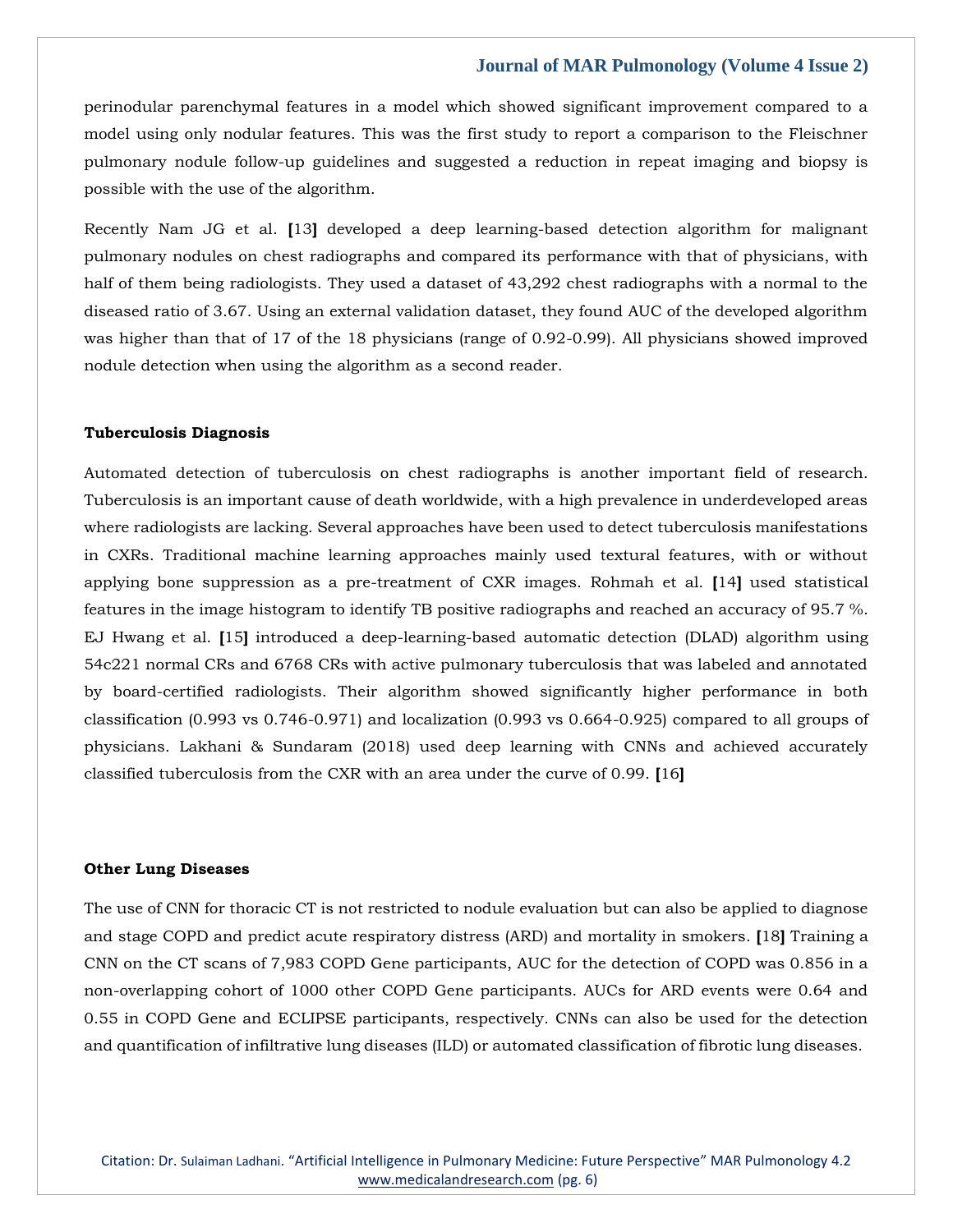Anthimopoulos M et al **[**19**]** proposed and evaluated a CNN for the classification of Interstitial Lung Disease (ILD) patterns. This method used the texture classification scheme of the ROI for the generation of an ILD quantization map of the whole lung by sliding a fixed proportion classifier on the pre-segmented lung field. Then, the quantified results were used in the final diagnosis of the CAD system.

Campo MI et al. **[**20**]** used X-rays to quantify the emphysema instead of CT scans. Their model was able to calculate emphysema percentage with an ow-attenuation lung area percent mean error of 3.96, and it obtained an AUC accuracy of 90.73% for an emphysema definition of ≥10%, with a mean sensitivity of 85.68%, significantly improving X-ray-based emphysema diagnosis.

#### **Pulmonary Image Database**

The Pulmonary Image Databases have been developed by various academic institutions around the globe as a publicly available database of thoracic computed tomography scans or Chest X-rays as a medical imaging research resource to promote the development of computer-aided detection or characterization of pulmonary diseases. Few such databases were highlighted below.

i) The Lung Image Database Consortium image collection (LIDC-IDRI) (Armato III SG, 2011) consists of chest medical image files (such as CT and X-ray) and the corresponding pathological markers of the diagnostic results. The data were collected by the National Cancer Institute to study early cancer detection in high-risk populations. The dataset contains 1018 research cases, and the nodule diameter in the LIDC-IDRI dataset ranged from 3 mm to 30 mm. Their procedure aims to identify all pulmonary nodules in each CT scan as completely as possible without compulsory consistency. **[**21**]**

ii)LUNA16 dataset, a subset of LIDC-IDRI which includes 1018 low-dose lung CT images, while LUNA excludes CT images with slices thicker than 3 mm and pulmonary nodules smaller than 3 mm. The database is very heterogeneous. It is clinically collected from seven different academic institutions for dose and low-dose CT scans, and it has a wide range of scanner models and acquisition parameters. **[**22**]**

iii)The dataset released by the National Institutes of Health includes 112 120 frontal-view X-ray images of 30 805 unique patients. The database contains more than 100 000 X-ray front views (about 42 g) of 14 lung diseases (atelectasis, consolidation, infiltration, pneumothorax, edema, emphysema, fibrosis, effusion, pneumonia, pleural thickening, cardiac hypertrophy, nodules, masses, and hernia). **[**23**]**

iv) The Montgomery County X-ray dataset consists of 138 frontal chest X-rays from the TB screening program in the Department of Health and Human Services, Montgomery County, Maryland, USA. In addition, 80 patients were in normal condition and 58 patients had imaging symptoms of tuberculosis. All pictures were captured using the conventional X-ray machine (cr) to store 12-bit gray levels in the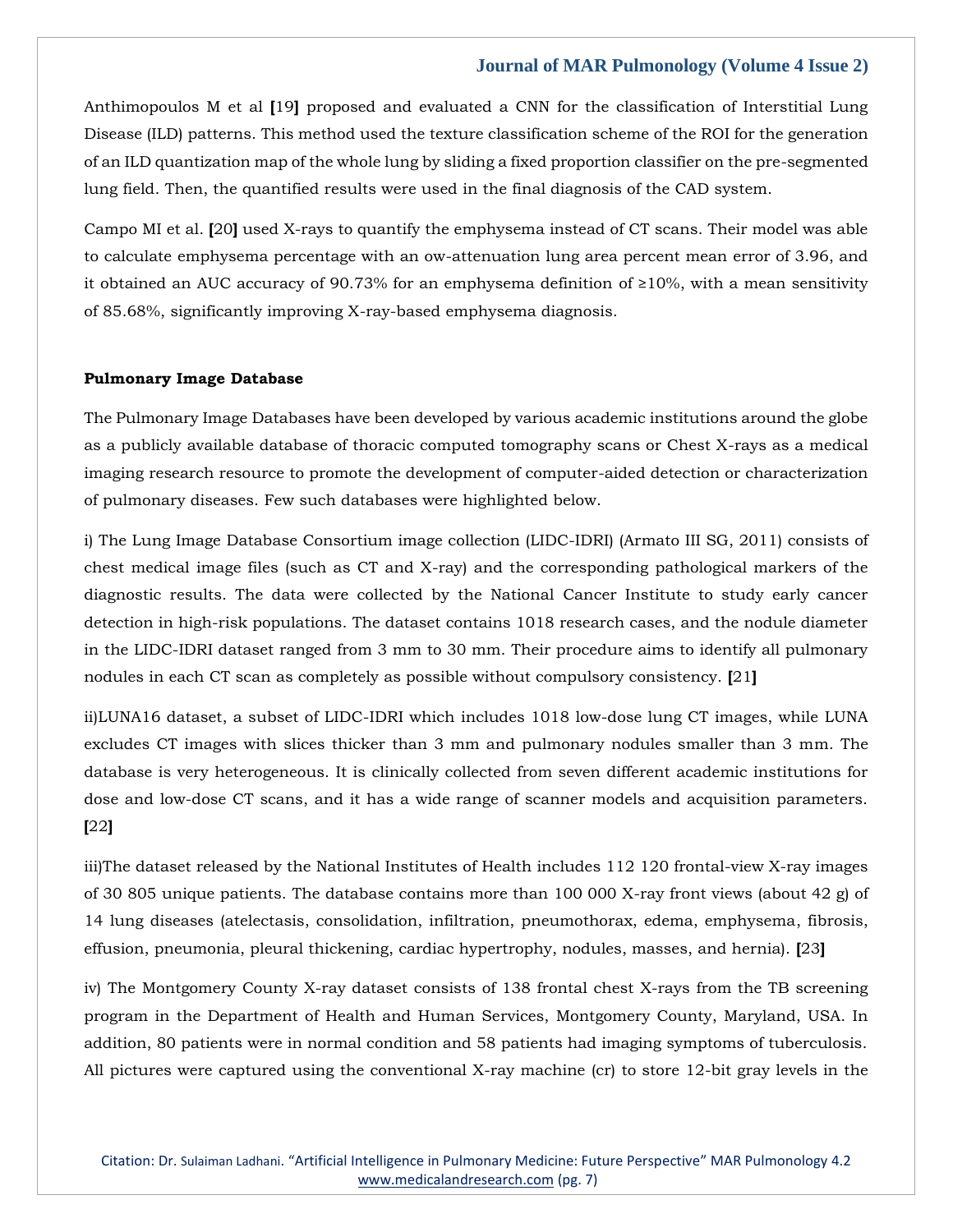form of PNG images. They can also be used in the form of DICOM as required. The size of the X-ray is 4020 X 4892 or 4892 X 4020 pixels. **[**24**]**

v) Geneva database was collected by the University Hospitals of Geneva, Geneva, Switzerland. (https://medgift.hevs.ch/wordpress/databases/ild-database).The dataset consists of chest CT scans of 1266 patients between 2003 and 2008 in the University Hospitals of Geneva. Based on the EHR information, only cases with HRCT (without contrast agent, 1 mm slice thickness) were included. Up until now, more than 700 cases were revised and 128 were stored in the database that affected one of the 13 histological diagnoses of ILDs. The database is available for research on request and after the signature of a license agreement. **[**25**]**

#### **Histopathology and cytology**

AI has also been applied to histopathology to help improve the accuracy and efficiency of diagnosis and prognostication of non-small cell lung cancer (NSCLC). **[**26**]** Koh et al. developed a three-marker immunohistochemistry panel (TTF‐1, Napsin A, and p40) that could be used with minimal tissue samples of ambiguous morphology, and succeeded in differentiating adenocarcinoma from squamous cell carcinoma in 82% of cases. In those cases where the initial panel was non-diagnostic, the use of two additional markers (p63 and CK5/6) provided the ability to further subtype 72% of the cases. **[**27**]** This is just one of the many examples of the work in this field, and as more high-throughput technologies are developed for slide analysis, the expectation is that clinicians will be able to get more accurate data more efficiently with less tissue required .16 Xiong et al **[**28**]** trained a DNN to recognize acid fast-stained Mycobacterium tuberculosis bacilli on digital cytology slides. The small size of the bacilli (20×4 pixels) and the loss of resolution when scanning the digital images resulted in some technical challenges. Although good sensitivity of 98% was achieved following modifications to the algorithm, there were several false-positive results due to contaminant bacilli and slide artifacts, resulting in a specificity of 84%.

#### **Physiological measurements and biosignals**

Interpretation of pulmonary function tests including spirometry, body plethysmography and measurement of diffusing capacity has traditionally been considered an important aspect of the expertise of respiratory physicians.

The earliest of this study was carried out in the pacific medical center, California, 1983 they have developed a PUFF system consisting set of 64 production rules dealing with the interpretation of pulmonary function tests and 59 clinical parameters. The system showed an overall rate of agreement between the two physiologists on the diagnoses of disease was 92%. The agreement between PUFF and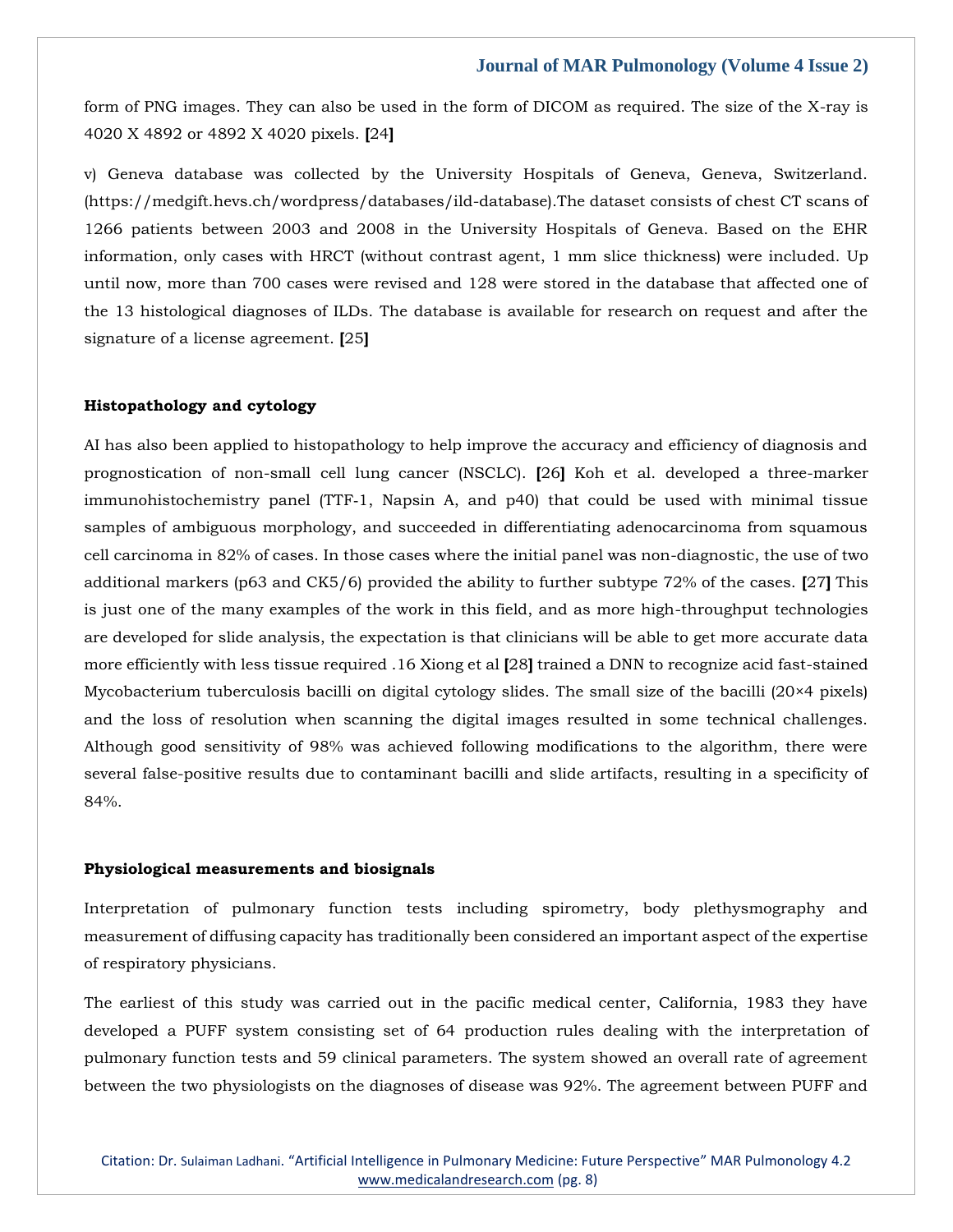the physician who served as the expert to develop the PUFF knowledge base was 96% and 89% agreement between those who were not the part of the knowledge base. **[**29**]**

Machine learning approaches (including ANNs and support vector machines) have been applied to classify adventitious sounds associated with asthma, **[**30**]** COPD **[**31**]** and interstitial lung disease **[**32**]** and to detect common respiratory disorders in children using cough sounds. **[**33**]** Bardou et al **[**34**]** found that DNNs outperformed traditional machine learning techniques in the classification of lung sounds into seven categories (normal, coarse crackle, fine crackle, monophonic wheeze, polyphonic wheeze, squawk and stridor).

Analysis of biosignals using machine learning may permit a superior understanding of the dynamics of physiological regulation in health and disease. Examples of biosignal monitoring in the respiratory sphere include Polysomnography, which is used to diagnose obstructive sleep apnoea and other sleep disorders. Nikkonen et al **[**35**]** developed an ANN that accurately determined the oxygen desaturation index (ODI) and apnoea–hypopnoea index (AHI) using only the oxygen saturation signal as input.

#### **Moving in synergy with Radiologists**

Missed lung cancer is a source of concern among radiologists and continues to pose an important medicolegal challenge. In 90% of cases, errors in diagnosis occur on chest radiographs. Observer error can be divided into scanning error, recognition error, decision-making error, and satisfaction of search. Tumor characteristics such as lesion size, conspicuity, and location independently contribute to sources of error. Image quality, patient positioning, inspiratory effort and motion also contribute to failure to identify lung nodules. Radiologists have studied eye movements and attempted to overcome limitations to lung nodule visibility through bone suppression, dual-energy subtraction, and other strategies. **[**36**]**

Sim et al **[**37**]** present an international multicenter observer study evaluating the detection of lung nodules from chest radiographs obtained on a very wide variety of equipment in very different populations and found improved the average sensitivity of radiologists and decreased the number of false-positive marks per radiograph (0.2 marks per image).

An increase incorrect attribution of an abnormality as lung cancer using the strategy employed in this study will be even more valuable in clinical practice, where the prevalence of lung cancer is significantly lower than in this study. Twenty-first-century improvements in diagnostic capability also require AI to assist in integrating treatment and outcomes data that cannot be managed by the radiologist alone.

Through perceptual research, radiologists will remain central to the development and application of AI to medicine. Much as an airplane requires a pilot, despite all technology and AI, radiology will continue to require radiologists. Improved identification of early lung cancer from chest radiographs is a future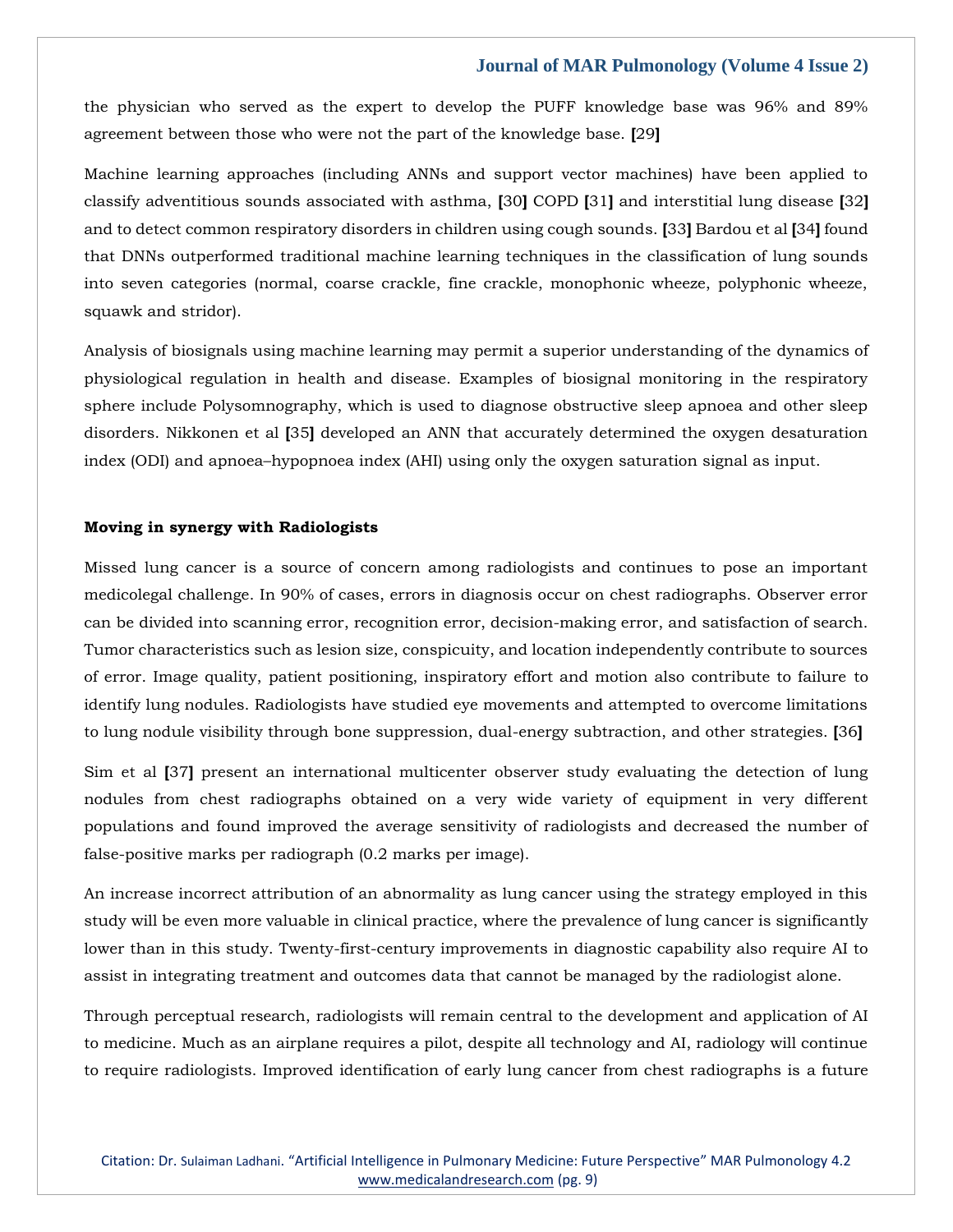direction of CAD as we enter a new golden age for radiology in which AI will allow consistent rather than anecdotal identification of early lung cancer from chest radiographs.

#### **AI and Telehealth in Pulmonary Medicine.**

Pacis et.al. **[**38**]** summarized the potential impact of AI in telehealth around four emergent trends based on distinctive health care purposes i.e. patient monitoring, healthcare information technology, intelligent assistance and diagnosis, and information analysis collaboration.

Mokhtar MS et al **[**39**]** proposed a classification and regression tree (CART) based validated its application using telehealth measurement data recorded from patients with moderate/severe COPD living at home. The said algorithm was able to classify home telehealth measurement data based on three types of physiological measurements; forced expiratory volume in 1s (FEV1), arterial oxygen saturation (SPO2) and weight into either a 'low risk' or 'high risk' category with 71.8% accuracy, 80.4% specificity and 61.1% sensitivity. The authors have emphasizes the potential usefulness of automated analysis of home telehealth data in the early detection of exacerbation events among COPD patients.

# **Limitations**

AI provides opportunities to improve the quality of care and accelerate the evolution of precision medicine. However, its limitations have nurtured the field of AI ethics and the study of the impact of AI on technology, individual lives, economics and social transformation

Bias against patients of a particular ethnicity or socioeconomic status, which might widen the gap in health outcomes. Combined with concerns for exacerbating pre-existing inequities, the potential for embedding bias by excluding minorities from datasets is a real hazard. Embedded prejudice must be mitigated, and massive datasets should provide a true representative cross-section of all populations.

Lack of prospective validation studies and difficulty improving an algorithm's performance. Many investigations are validated *in silico* by dividing a single pre-existing dataset into a training and testing dataset. However, external validation using an independent dataset is critical before implementation in a real-world environment, and inherently opaque machine-learning algorithm black-box models should be avoided as much as possible.

Finally, the future of AI-related medical applications depends on how well safety, confidentiality and data security can be assured.

In light of hacking and data breaches, there will be little interest in using algorithms that risk revealing the patient identity and of course, adverse effects on clinician workloads may arise from an overdependence on automated machine-learning systems or increases in medical errors.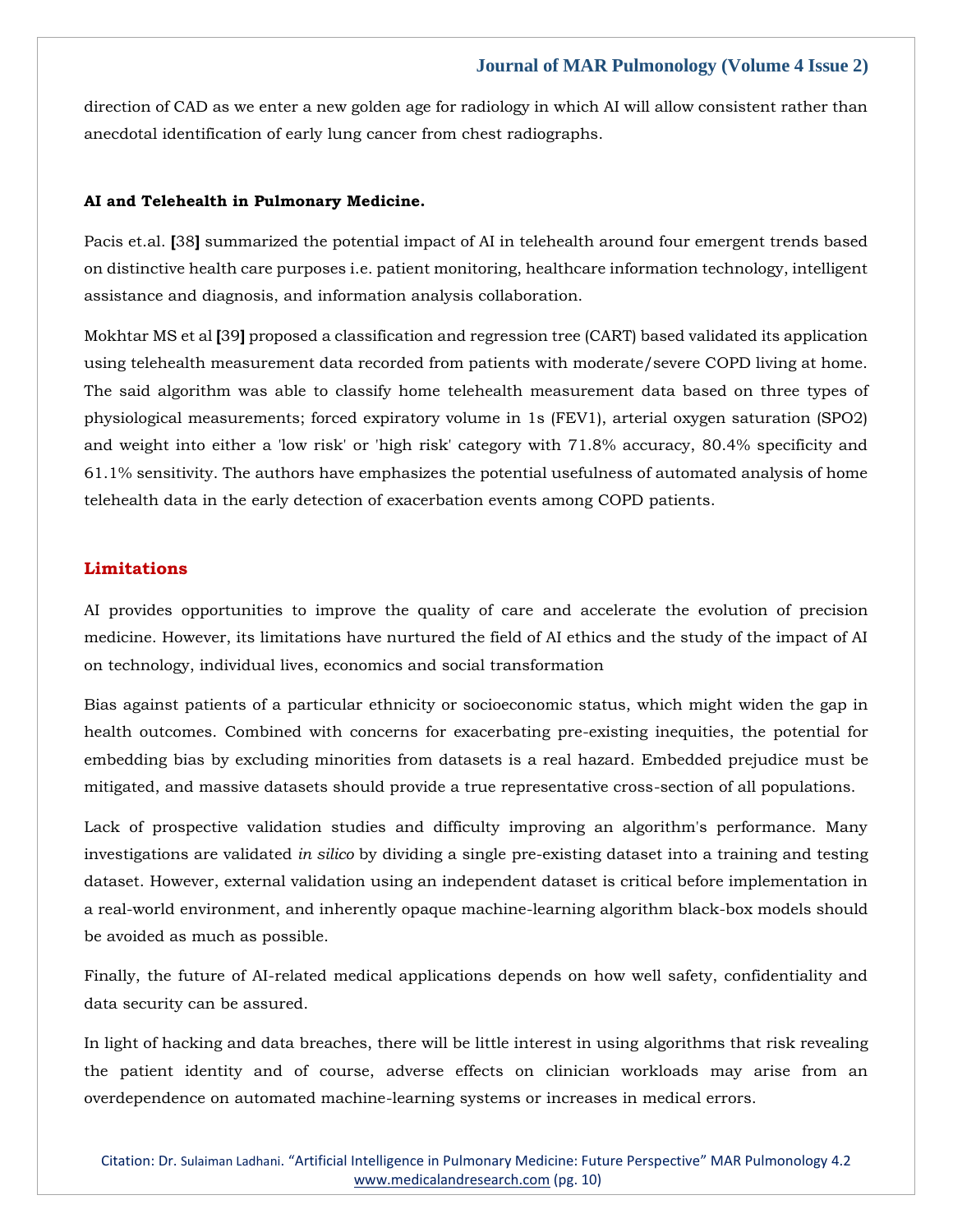#### **Challenges in Resource-poor settings**

A major lesson from the experience of those working on AI in resource-poor settings is that 'AI should build intelligence into existing systems and institutions rather than starting from scratch or hoping to replace existing systems, however, broken'. The success of AI applications requires knowledge of local markets, clear usability requirements and access to adequate training data via field testing. Examples of how AI is currently being deployed are noted below. While many of these interventions have not yet been robustly evaluated, they do provide insight into how AI subfields are being applied and their potential beyond current pilots.

In resource-poor settings, expert systems can be used to support health programs in several ways. First, medical expert systems can support physicians in diagnosing patients and choosing treatment plans as is done in high-income countries. For some conditions, they can act in place of a human expert if one is not readily available, which is often the case in poor communities.

The prioritization of AI for healthcare has created an impetus for greater collaboration between the government, technology companies and traditional healthcare providers in India. For example, NITI Aayog, the government's official policy think-tank, is working with Microsoft and the medical technology start-up Forus Health to develop a pilot for early detection of Diabetic Retinopathy. The Maharashtra state government has also signed a memorandum of understanding with NITI Aayog and the Wadhwani AI grou[p4](https://www.chathamhouse.org/2020/07/artificial-intelligence-healthcare-insights-india-0/CHHJ8310-AI-Healthcare-India-RP-200728-3.xhtml#footnote-008) to launch the International Centre for Transformational Artificial Intelligence (ICTAI), focusing on rural healthcare. **[**40**]** Similarly, the Telangana state government has adopted the Microsoft Intelligent Network for Eyecare, which was developed in partnership with Hyderabad-based LV Prasad Eye Institute .**[**41**]**

# **Conclusion**

AI and machine learning have the power to transform many aspects of pulmonary medicine. The emergence of deep neural networks developed using big training datasets has resulted in several novel applications, particularly in the field of thoracic imaging. The countries with good resources have attempted to unlock the full potential of AI in healthcare made improvements in several areas, including the ways such technologies are evaluated and reimbursed, workforce skills and training, and data interoperability, whereas, in countries with fewer resources, the technology holds tremendous promise for transforming the provision of healthcare services.

Many of the health systems hurdles in such environments could be addressed and overcome using AI supported by other technological developments and emerging fields. The ubiquitous use of smartphones,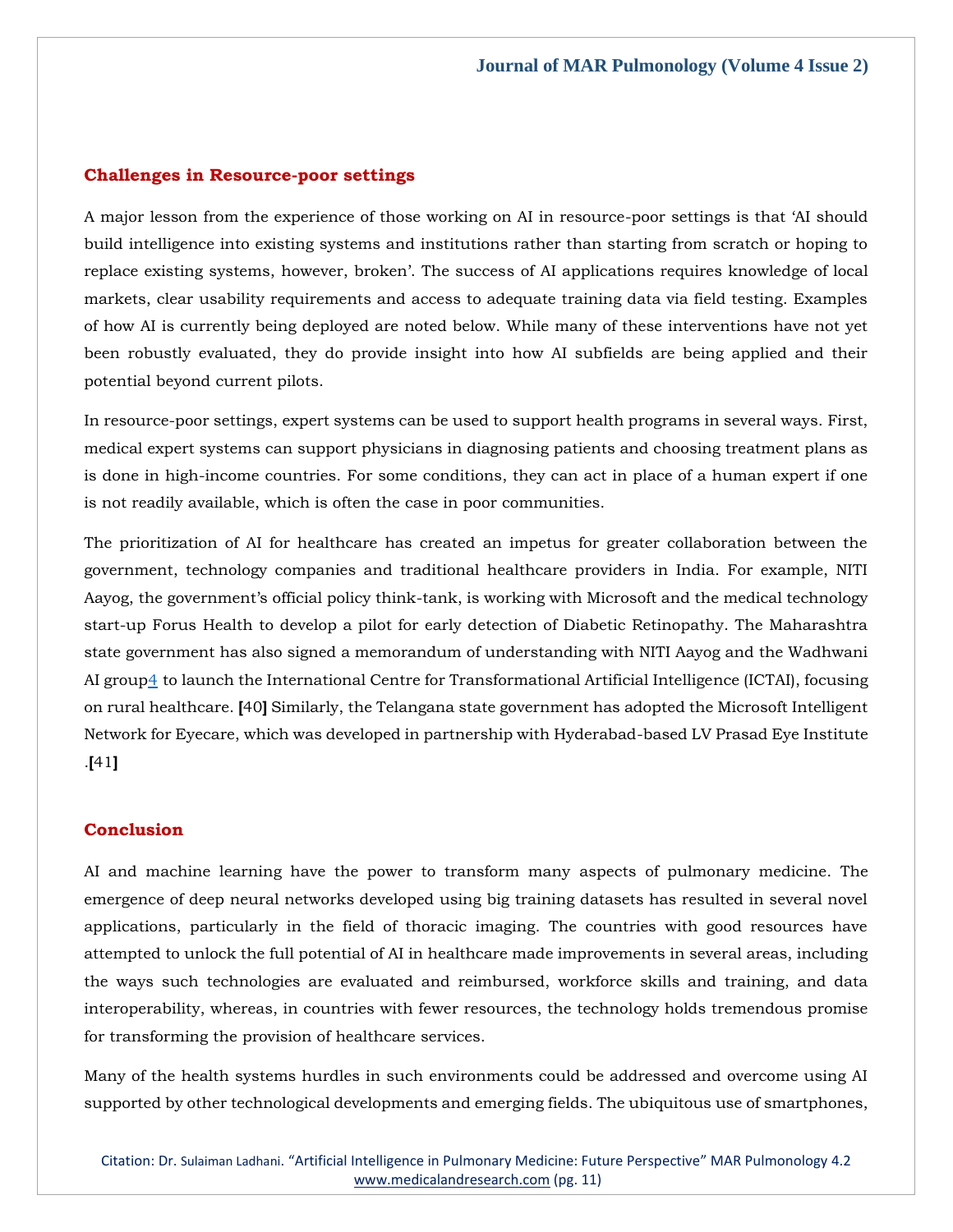combined with growing investments in supporting technologies (e.g., mHealth, EMR and cloud computing), provide ample opportunities to use AI applications to improve public health outcomes in low-income country settings.

# **References**

1.Bohr A, Memarzadeh K. The rise of artificial intelligence in healthcare applications. Artificial Intelligence in Healthcare. 2020:25–60.

2.Artificial Intelligence in Healthcare Market by Offering (Hardware, Software, Services), Technology (Machine Learning, NLP, Context-aware Computing, Computer Vision), Application, End User and Geography - Global Forecast to 2027.Available at https://www.marketsandmarkets.com/Market-Reports/artificial-intelligence-healthcare-market-54679303.html

3.Mekov E, Miravitlles M, Petkov R. Artificial intelligence and machine learning in respiratory medicine. Expert Rev Respir Med. 2020 Jun;14(6):559-564.

4.Gonem S, Janssens W, Das N, Topalovic M. Applications of artificial intelligence and machine learning in respiratory medicine. Thorax. 2020 Aug;75(8):695-701.

5.Harris M, Qi A, Jeagal L, Torabi N, Menzies D, Korobitsyn A, Pai M, Nathavitharana RR, Ahmad Khan F. A systematic review of the diagnostic accuracy of artificial intelligence-based computer programs to analyze chest x-rays for pulmonary tuberculosis. PloS one. 2019 ;14(9):e0221339.

6.Artificial Intelligence.What is Artificial Intelligence? How Does AI Work?Accessible at https://builtin.com/artificial-intelligence

7.Sudipto Datta, Ranjit Barua and Jonali Das (December 12th 2019). Application of Artificial Intelligence in Modern Healthcare System, Alginates - Recent Uses of This Natural Polymer, Leonel Pereira, IntechOpen, DOI: 10.5772/intechopen.90454. Available from: https://www.intechopen.com/chapters/70446

8.Mlodzinski E, Stone DJ, Celi LA. Machine learning for pulmonary and critical care medicine: a narrative review. Pulmonary therapy. 2020 Jun;6(1):67-77.

9.Nishio M, Sugiyama O, Yakami M, Ueno S, Kubo T, Kuroda T, Togashi K. Computer-aided diagnosis of lung nodule classification between benign nodule, primary lung cancer, and metastatic lung cancer at different image size using deep convolutional neural network with transfer learning. PloS one. 2018;13(7):e0200721.

10.Kao EF, Liu GC, Lee LY, Tsai HY, Jaw TS. Computer-aided detection system for chest radiography: reducing report turnaround times of examinations with abnormalities. Acta Radiologica. 2015 Jun;56(6):696-701.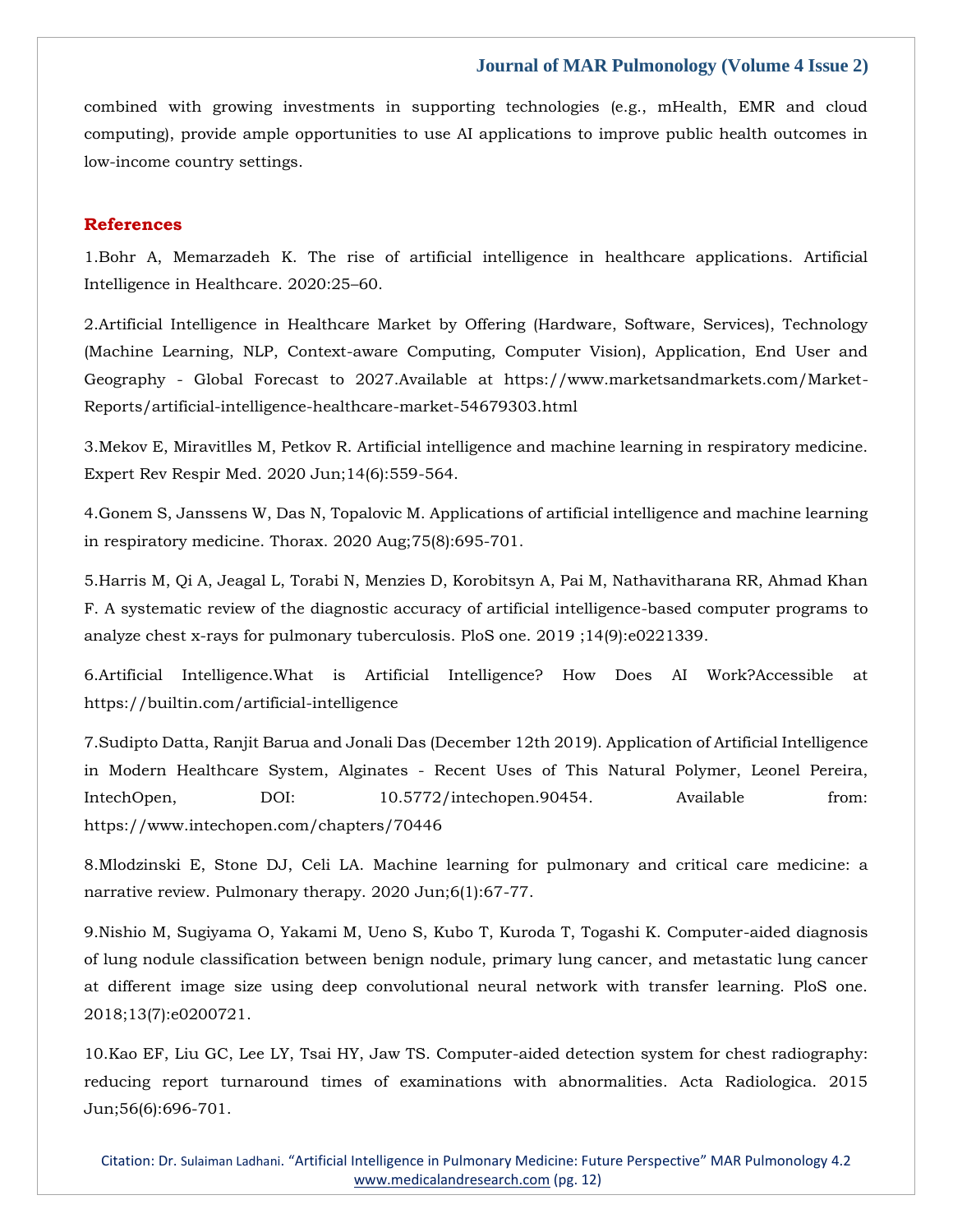11.Pehrson LM, Nielsen MB, Ammitzbøl Lauridsen C. Automatic pulmonary nodule detection applying deep learning or machine learning algorithms to the LIDC-IDRI database: a systematic review. Diagnostics. 2019;9(1):29.

12.Uthoff J, Stephens MJ, Newell Jr JD, Hoffman EA, Larson J, Koehn N, De Stefano FA, Lusk CM, Wenzlaff AS, Watza D, Neslund‐Dudas C. Machine learning approach for distinguishing malignant and benign lung nodules utilizing standardized perinodular parenchymal features from CT. Medical physics. 2019 ;46(7):3207-16.

13.Nam JG, Park S, Hwang EJ, Lee JH, Jin KN, Lim KY, Vu TH, Sohn JH, Hwang S, Goo JM, Park CM. Development and validation of deep learning–based automatic detection algorithm for malignant pulmonary nodules on chest radiographs. Radiology. 2019 Jan;290(1):218-28.

14.R.N. Rohmah, A. Susanto, I. Soesanti, Lung tuberculosis identification based on statistical feature of thoracic X-ray, in: 2013 Int. Conf. QiR, IEEE, 2013: pp. 19–26.

15.E.J. Hwang, S. Park, K.-N. Jin, J.I. Kim, S.Y. Choi, J.H. Lee, J.M. Goo, J. Aum, J.-J. Yim, J.G. Cohen, G.R. Ferretti, C.M. Park, DLAD Development and Evaluation Group, Development and Validation of a Deep Learning-Based Automated Detection Algorithm for Major Thoracic Diseases on Chest Radiographs, JAMA Netw. Open. 2 (2019) e191095.

16.P. Lakhani, B. Sundaram, Deep Learning at Chest Radiography: Automated Classification of Pulmonary Tuberculosis by Using Convolutional Neural Networks, Radiology. 284 (2017) 574– 582.

17.P. Rajpurkar, J. Irvin, R.L. Ball, K. Zhu, B. Yang, H. Mehta, T. Duan, D. Ding, A. Bagul, C.P. Langlotz, B.N. Patel, K.W. Yeom, K. Shpanskaya, F.G. Blankenberg, J. Seekins, T.J. Amrhein, D.A. Mong, S.S. Halabi, E.J. Zucker, A.Y. Ng, M.P. Lungren, Deep learning for chest radiograph diagnosis: A retrospective comparison of the CheXNeXt algorithm to practicing radiologists, PLoS Med. 15 (2018) e1002686

18.González G, Ash SY, Vegas-Sánchez-Ferrero G, Onieva Onieva J, Rahaghi FN, Ross JC, Díaz A, San José Estépar R, Washko GR. Disease staging and prognosis in smokers using deep learning in chest computed tomography. American journal of respiratory and critical care medicine. 2018;197(2):193- 203.

19.Anthimopoulos M, Christodoulidis S, Ebner L, Christe A, Mougiakakou S. Lung pattern classification for interstitial lung diseases using a deep convolutional neural network. IEEE transactions on medical imaging. 2016 Feb 29;35(5):1207-16.

20.Campo MI, Pascau J, Estépar RS. Emphysema quantification on simulated X-rays through deep learning techniques. In2018 IEEE 15th International Symposium on Biomedical Imaging (ISBI 2018) 2018 Apr 4 (pp. 273-276). IEEE.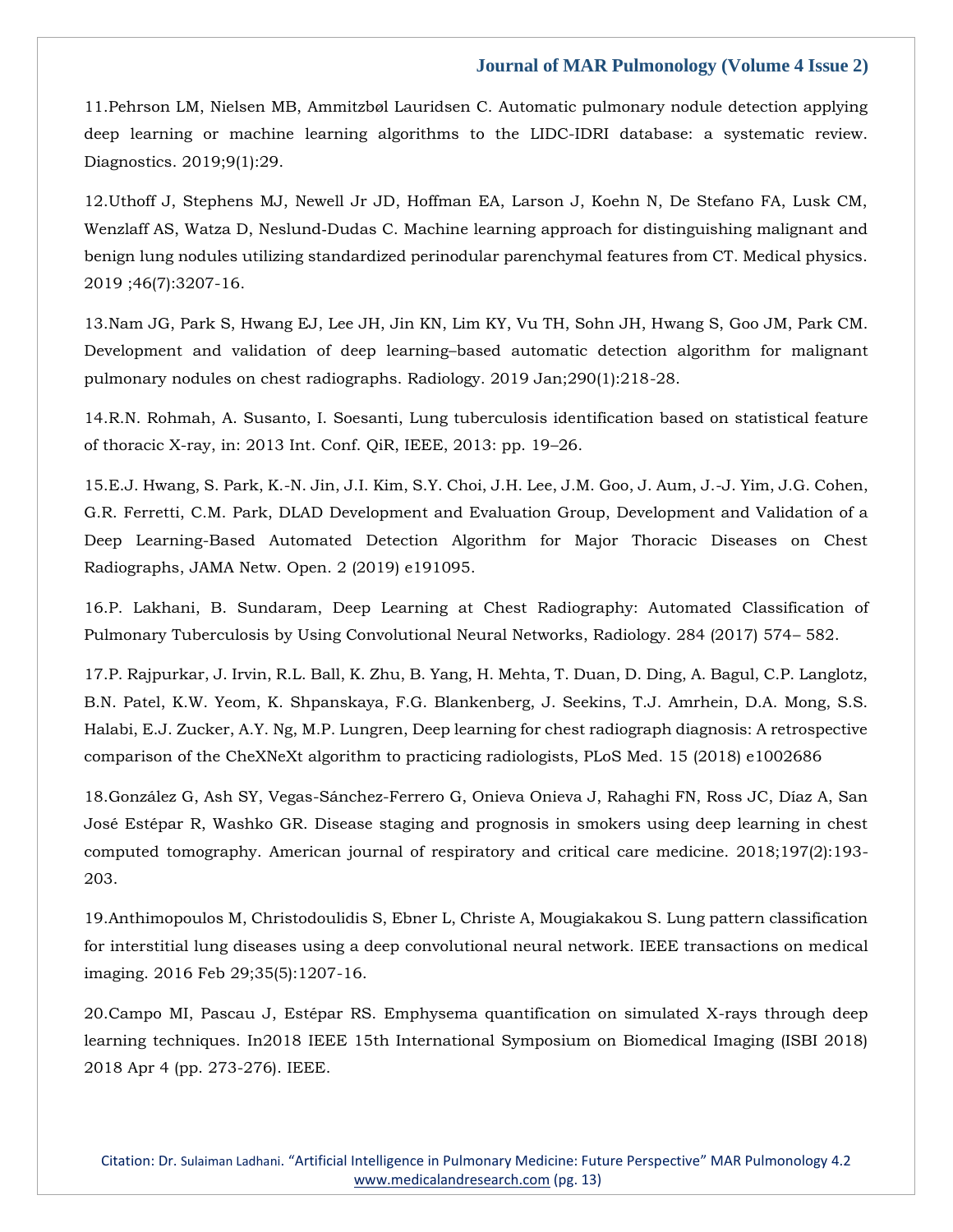21.Armato III SG, McLennan G, Bidaut L, McNitt‐Gray MF, Meyer CR, Reeves AP, Zhao B, Aberle DR, Henschke CI, Hoffman EA, Kazerooni EA. The lung image database consortium (LIDC) and image database resource initiative (IDRI): a completed reference database of lung nodules on CT scans. Medical physics. 2011;38(2):915-31.

22.Zhu W, Liu C, Fan W, Xie X. Deeplung: Deep 3d dual path nets for automated pulmonary nodule detection and classification. In2018 IEEE Winter Conference on Applications of Computer Vision (WACV) 2018 : 673-681

23.P. Rajpurkar, J. Irvin, K. Zhu, B. Yang, H. Mehta, T. Duan, D. Ding, A. Bagul, C. Langlotz, K. Shpanskaya, Chexnet: Radiologist-level pneumonia detection on chest x-rays with deep learning, ArXiv Prepr. 2017 .ArXiv171105225.

24.Jaeger S, Candemir S, Antani S, Wáng YX, Lu PX, Thoma G. Two public chest X-ray datasets for computer-aided screening of pulmonary diseases. Quantitative imaging in medicine and surgery. 2014 Dec;4(6):475.

25.Depeursinge A, Vargas A, Platon A, Geissbuhler A, Poletti PA, Müller H. Building a reference multimedia database for interstitial lung diseases. Computerized medical imaging and graphics. 2012 Apr 1;36(3):227-38.

26.Rabbani M, Kanevsky J, Kafi K, Chandelier F, Giles FJ. Role of artificial intelligence in the care of patients with nonsmall cell lung cancer. Eur J Clin Invest. 2018;48(4):e12901.

27.Koh J, Go H, Kim MY, Jeon YK, Chung JH, Chung DH. A comprehensive immunohistochemistry algorithm for the histological subtyping of small biopsies obtained from non-small cell lung cancers. Histopathology. 2014;65(6):868–78

28.Xiong Y, Ba X, Hou A, et al. Automatic detection of Mycobacterium tuberculosis using artificial intelligence. J Thorac Dis 2018;10:1936–40.

29.Aikins JS, Kunz JC, Shortliffe EH, Fallat RJ. PUFF: an expert system for interpretation of pulmonary function data. Computers and biomedical research. 1983 Jun 1;16(3):199-208.

30.Islam MA, Bandyopadhyaya I, Bhattacharyya P, et al. Multichannel lung sound analysis for asthma detection. Comput Methods Programs Biomed 2018;159:111–23.

31. Jácome C, Marques A. Computerized respiratory sounds in patients with COPD: a systematic review. COPD 2015;12:104–12.

32. Flietstra B, Markuzon N, Vyshedskiy A, et al. Automated analysis of crackles in patients with interstitial pulmonary fibrosis. Pulm Med 2011;2011:1–7.